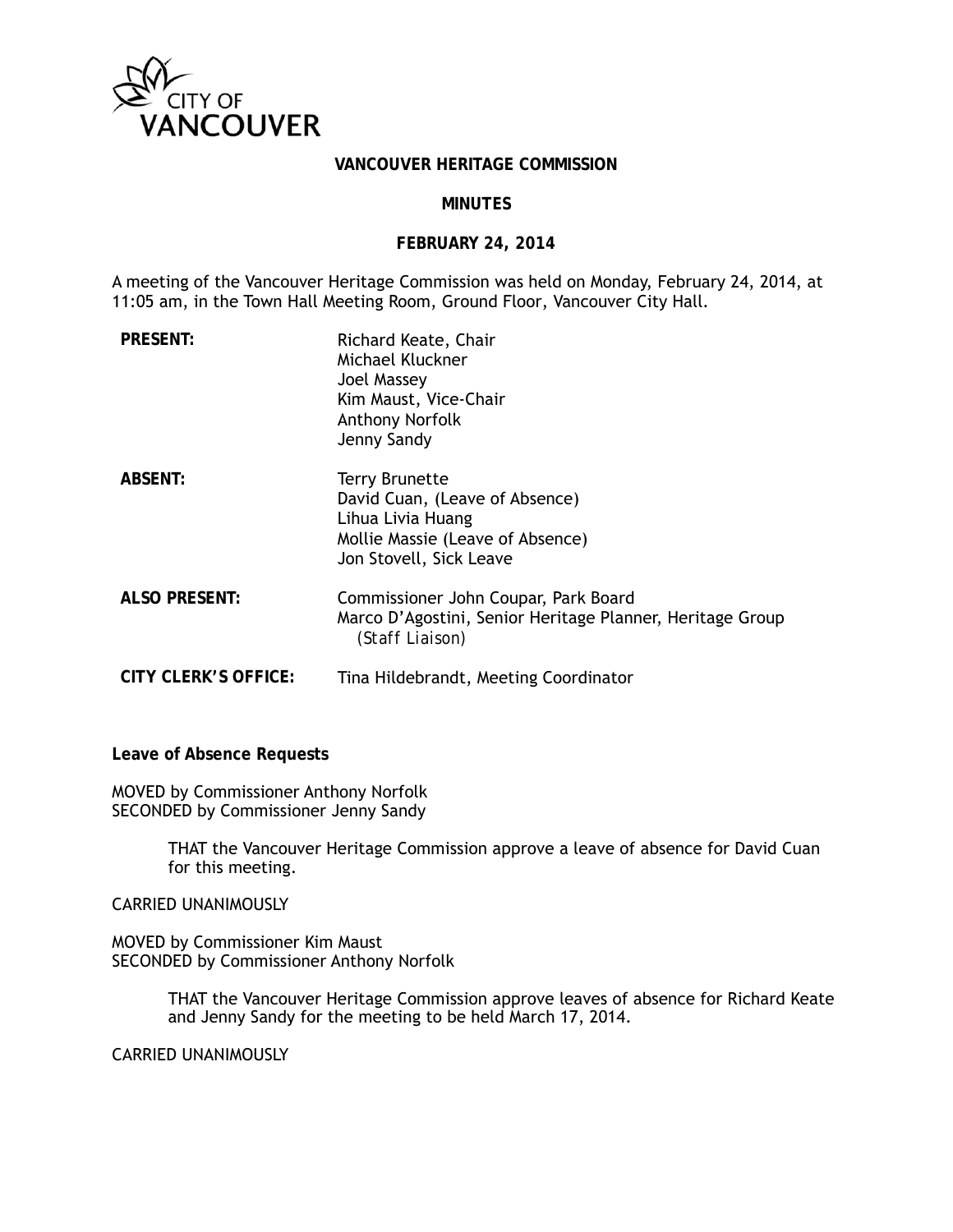## **Approval of Minutes**

MOVED by Commissioner Michael Kluckner SECONDED by Commissioner Anthony Norfolk

> THAT the Vancouver Heritage Commission approve the minutes from the meeting held January 13, 2014, as circulated.

## CARRIED UNANIMOUSLY

**1. Business Arising from the Minutes** 

None

- **2. Conservation Review**
- **(a) Cambie Street Heritage Boulevard Designated Landscape Resource**
- Staff: Dwayne Drobot, Rezoning Planner

Staff reviewed the proposed changes to the Cambie Heritage Boulevard as contained in the rezoning application for Oakridge Centre and, along with the Staff Liaison, responded to questions.

MOVED by Commissioner Kim Maust SECONDED by Commissioner Anthony Norfolk

> THAT the Vancouver Heritage Commission supports the upgrade to the Cambie Heritage Boulevard between 41<sup>st</sup> and 46<sup>th</sup> Avenues in accordance with the Cambie Heritage Boulevard Preservation Society's advice.

#### CARRIED UNANIMOUSLY

**(b) 587 West King Edward Street Rezoning application and HRA VHR 'B'** 

Issues:

- Support for the form of development as it relates to the retention of the heritage building and its siting; and
- The Conservation Plan and alterations to the rear of the house.
- Applicant: Konning Tam, W.T. Leung Architects Donald Luxton, Donald Luxton & Associates David Mooney, owner

Staff: James Boldt, Heritage Group

Staff and the Applicant reviewed the application and responded to questions.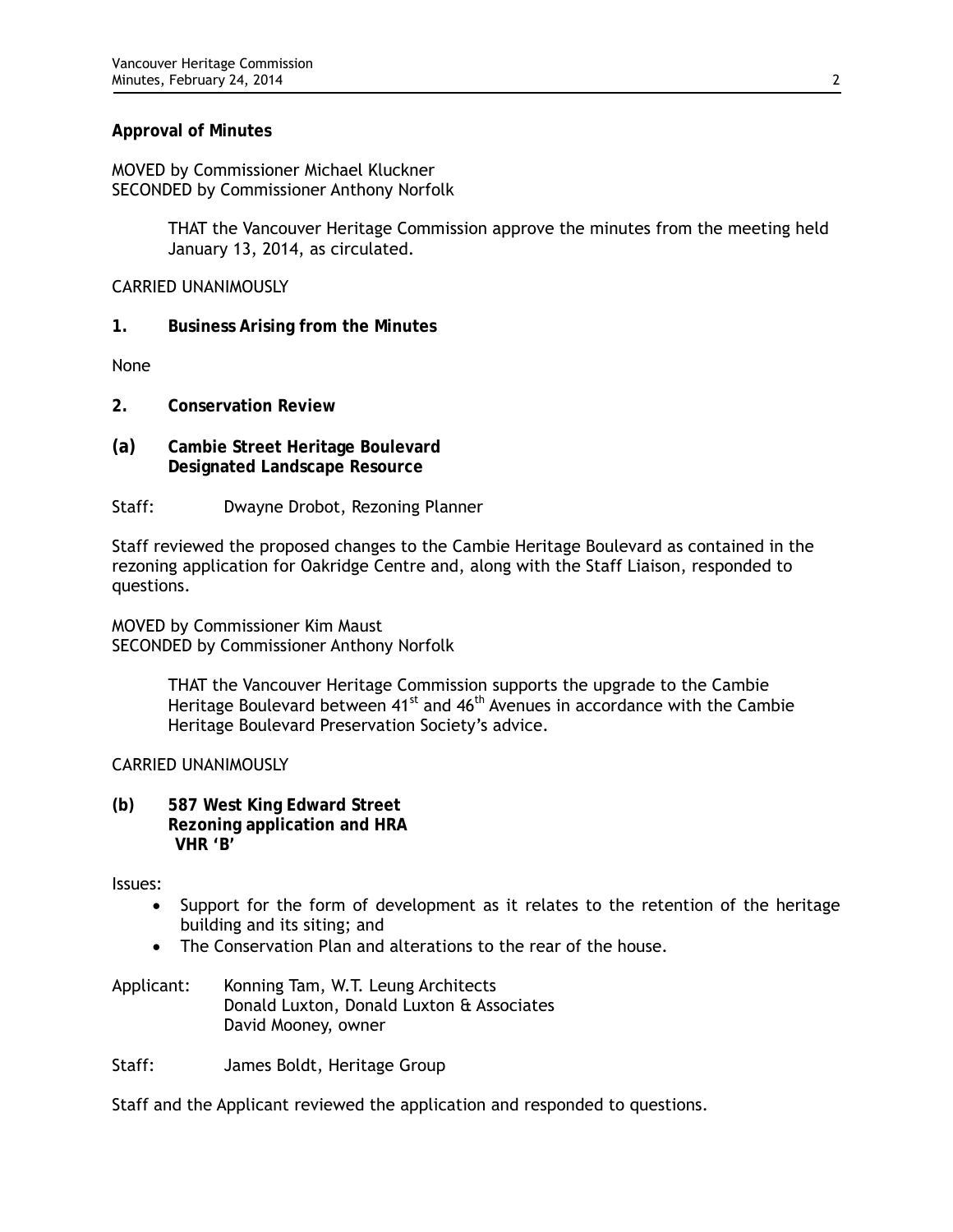MOVED by Commissioner Anthony Norfolk SECONDED by Commissioner Jenny Sandy

> THAT the Vancouver Heritage Commission supports the application for the conservation of 587 West King Edward Avenue, the James Residence, as presented at its meeting on February 24, 2014, noting the Commission's support to keep the Heritage House in its current location;

FURTHER THAT the Commission supports the heritage designation of the James Residence;

FURTHER THAT the Commission supports the conservation plan, including the proposed alternations to rear and basement of the house; and

FURTHER THAT the Commission supports the application to add townhouses to the site.

CARRIED UNANIMOUSLY

**(c) 731 East 22nd Avenue - The Emily Durie House HRA VHR 'B'** 

Issues:

- Support for the form of development;
- The compatibility of the addition with the house; and
- The Conservation Plan

Applicant: Adam Steinberg, owner Jason Skladan, designer

Staff: James Boldt, Heritage Group

Staff reviewed the application and, along with the Applicants, responded to questions.

MOVED by Commissioner Richard Keate SECONDED by Commissioner Michael Kluckner

> THAT the Vancouver Heritage Commission reserves its support for the conservation of 731 East 22<sup>nd</sup> Avenue, The Emily Durie House, noting the following:

- i. that the Commission requests the opportunity to review the revised Statement of Significance prior to approving an improved conservation plan and supporting the compatibility of the addition;
- ii. the Commission cautions against sand blasting the brick and asks that another method of restoration be proposed; and

FURTHER THAT the Commission recommends design development for the addition making the massing subordinate yet more in keeping with the Heritage House.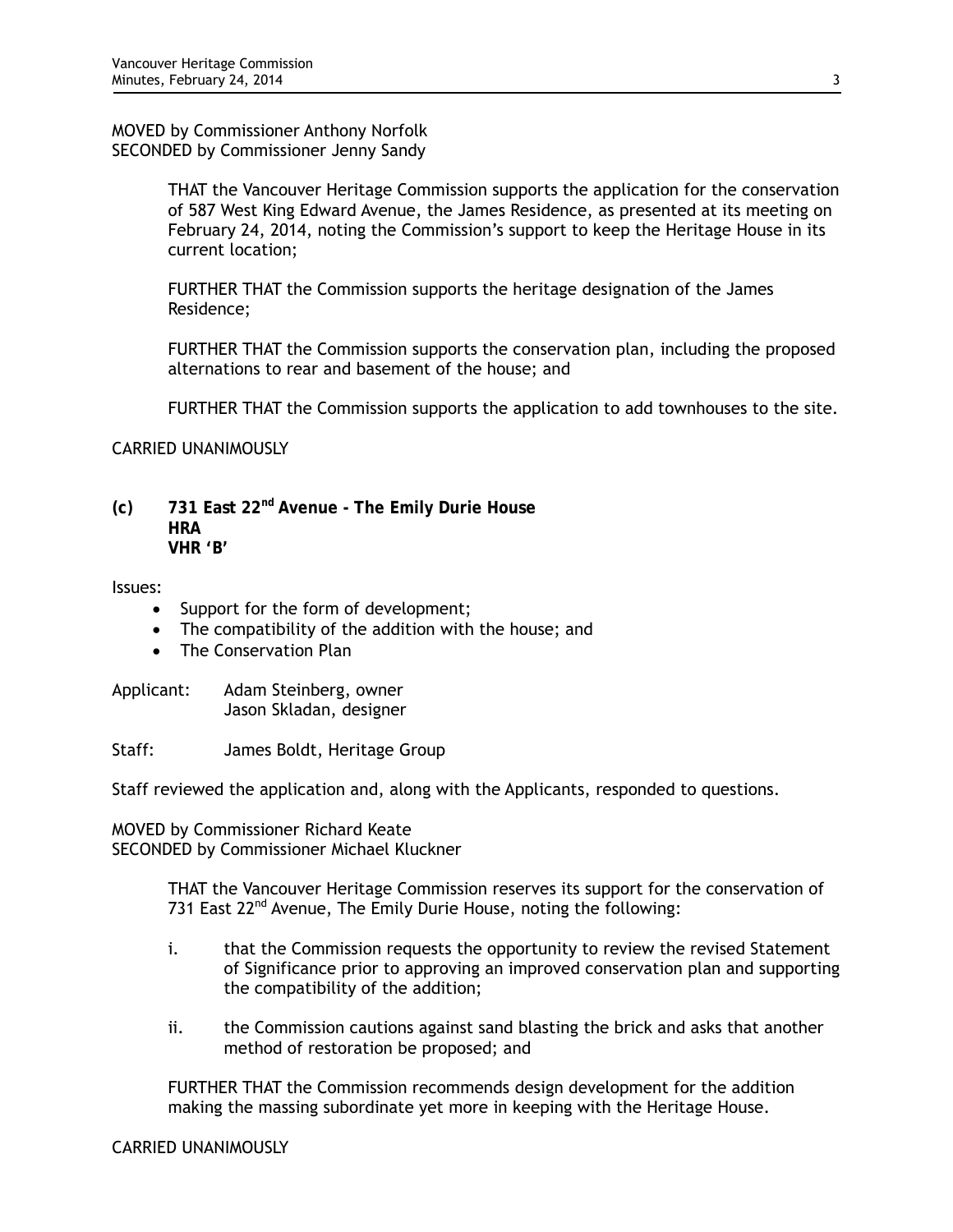*\* \* \* \* \** 

*The Commission recessed at 12:03 pm and reconvened at 12:15 pm.* 

*\* \* \* \* \** 

- **3. Sub-Committee Reports**
- **(a) Downtown Eastside (DTES) Local Area Planning Program (LAPP) – Update**
- Staff: Tom Wanklin, Senior DTES Planner Zlatan Jankovic, Heritage Planner

Staff provided an update on the DTES Local Area Planning Program, including a review of feedback received by the VHC Sub-committee on February 13, 2014, and next steps. It is expected the final draft will be presented to Council on March 12, 2014. Staff also responded to questions.

There was a discussion on the timing of the Marpole Community Plan and Commissioner Norfolk noted he will be attending a talk hosted by Heritage Vancouver on March 6, 2014, regarding heritage matters in relation to the City's four community plans.

MOVED by Commissioner Kim Maust SECONDED by Commissioner Anthony Norfolk

> THAT the Vancouver Heritage Commission supports the heritage content and, in particular, the heritage section as contained in the final draft DTES Local Area Plan as presented at its meeting on February 24, 2014.

CARRIED UNANIMOUSLY

MOVED by Commissioner Jenny Sandy SECONDED by Commissioner Richard Keate

> THAT the Vancouver Heritage Commission appoint Anthony Norfolk to speak on behalf of the Commission at the upcoming Council meeting on March 12, 2014, regarding the final draft DTES Local area plan.

CARRIED UNANIMOUSLY

MOVED by Commissioner Kim Maust SECONDED by Commissioner Richard Keate

> THAT the Vancouver Heritage Commission appoint Anthony Norfolk to speak on behalf of the Commission at the upcoming Council meeting on April 2, 2014, regarding the Marpole Community Plan.

CARRIED UNANIMOUSLY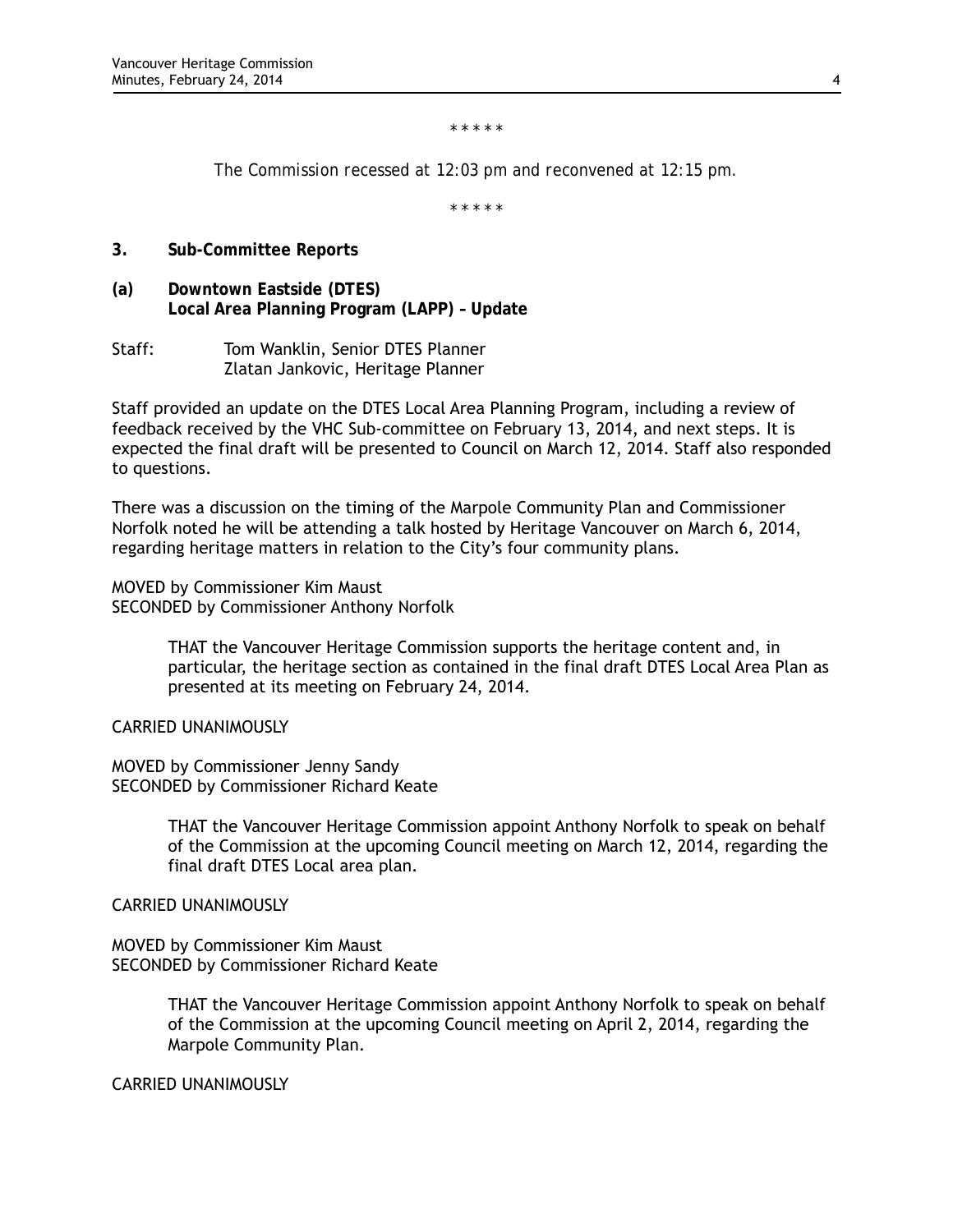## **(b) Heritage Action Plan Update**

The Staff Liaison provided an update on progress, noting staff are drafting a Terms of Reference for Council's consideration to establish an advisory group to address broader concerns that may arise in relation to the action items.

In response to questions, the Staff Liaison confirmed that the 120 day temporary protection order for 3990 Marguerite Street will be lifted mid-April.

## **(c) SOS Subcommittee Report**

The Commission reviewed the report from the SoS/VHR Sub-Committee.

MOVED by Commissioner Michael Kluckner SECONDED by Commissioner Anthony Norfolk

> THAT the Vancouver Heritage Commission supports adding the following building to the Vancouver Heritage Register as a C-listing:

737 Prior Street, MacDonald House;

FURTHER THAT the Commission request that the Statements of Significance for the following buildings be referred back to the consultants for revisions:

- 737 Prior Street, MacDonald House
- 2827 and 2837 West  $43^{\text{rd}}$  Avenue The Dorothies
- 1081 Burrard Street, St. Paul's Hospital, Burrard Building
- 1056 Comox Street, St. Paul's Hospital, Comox Building (School of Nursing)
- 1081 Burrard Street, St. Paul's Hospital, Boiler Plant
- 1296 The Crescent, Fleck House; and

FURTHER THAT, due to the significance of The Crescent as a city-wide heritage asset, the Commission requests that staff re-evaluate the classification of 1296 The Crescent, Fleck House, on the Vancouver Heritage Register.

#### CARRIED UNANIMOUSLY

MOVED by Commissioner Jenny Sandy SECONDED by Commissioner Michael Kluckner

THAT the Vancouver Heritage Commission supports adding the following buildings to the Vancouver Heritage Register as B-listings:

- 6449 Cedarhurst Street Tite House
- 3345 Collingwood Street Evans House;

FURTHER THAT the Commission supports adding the following building to the Vancouver Heritage Register as a C-listing:

• 1728 Yew Street - Hayes Apartments; and